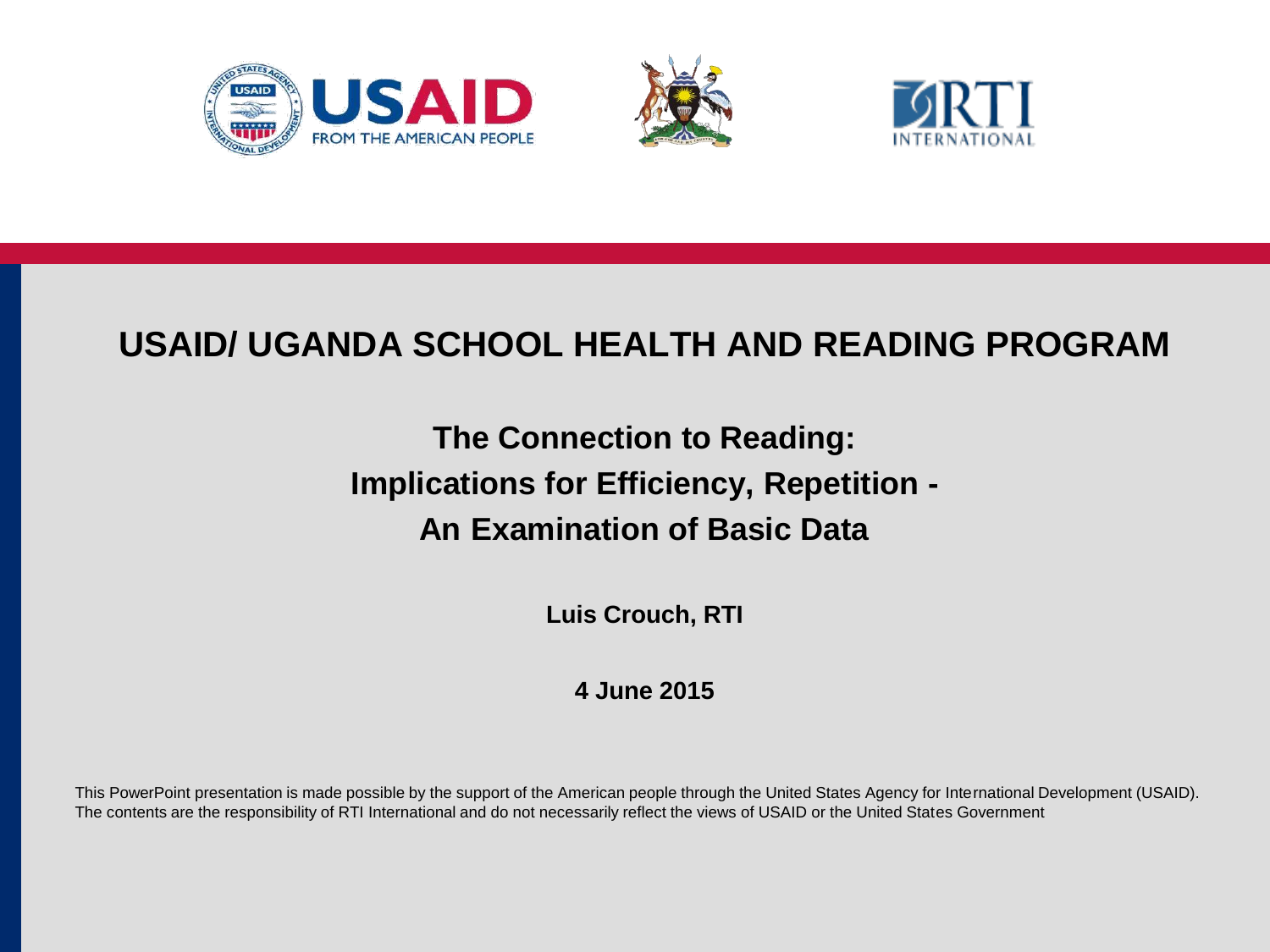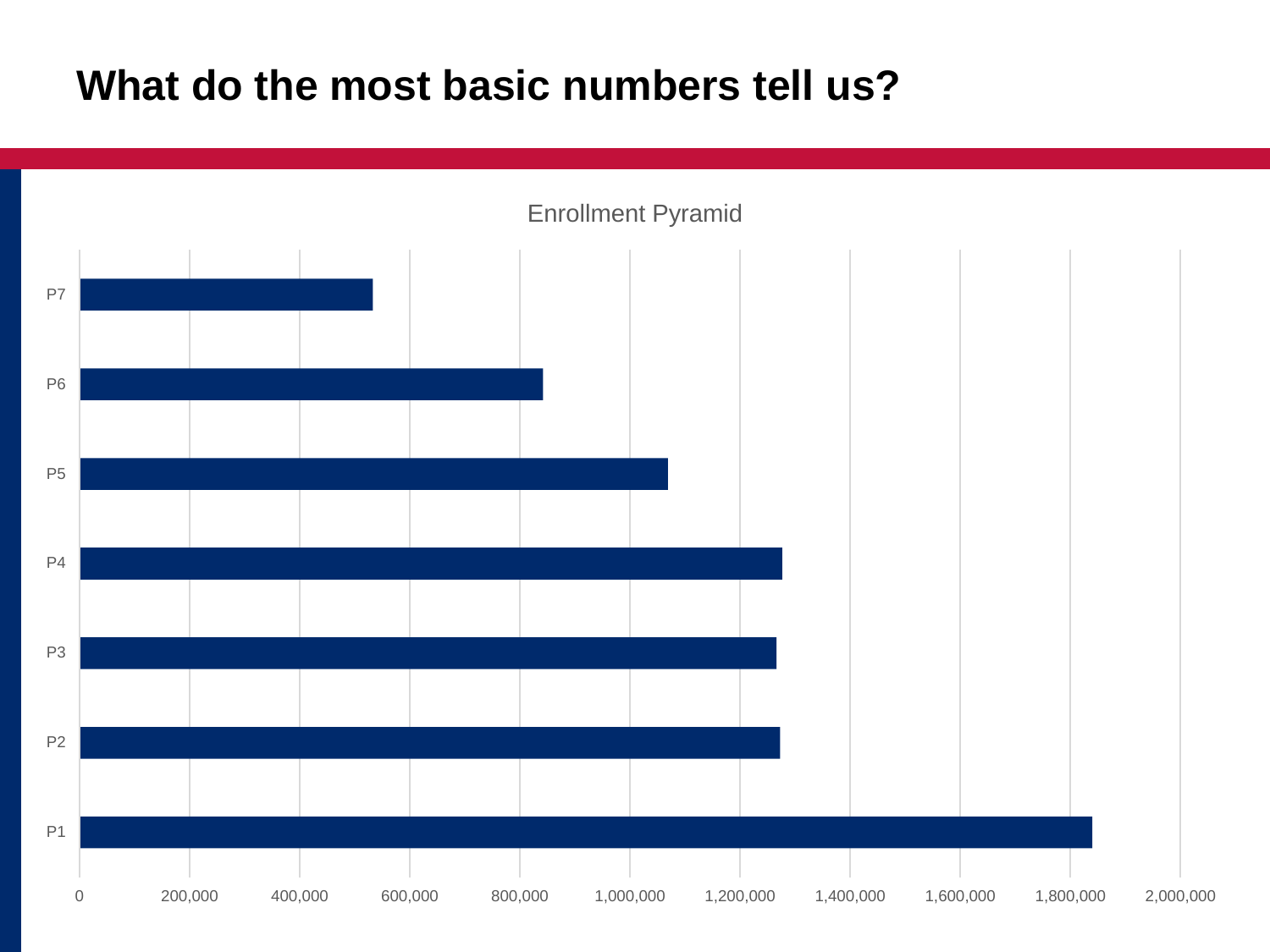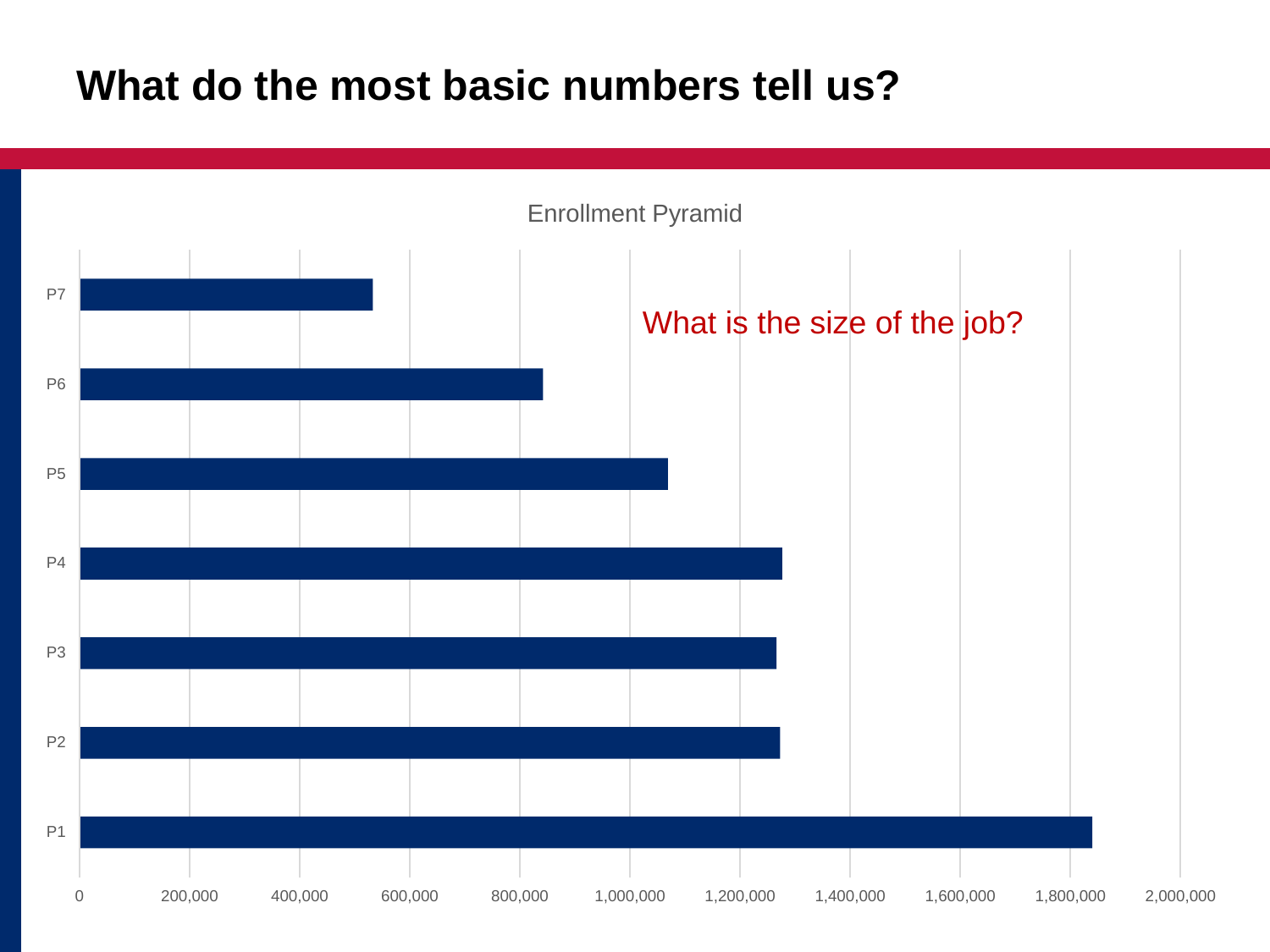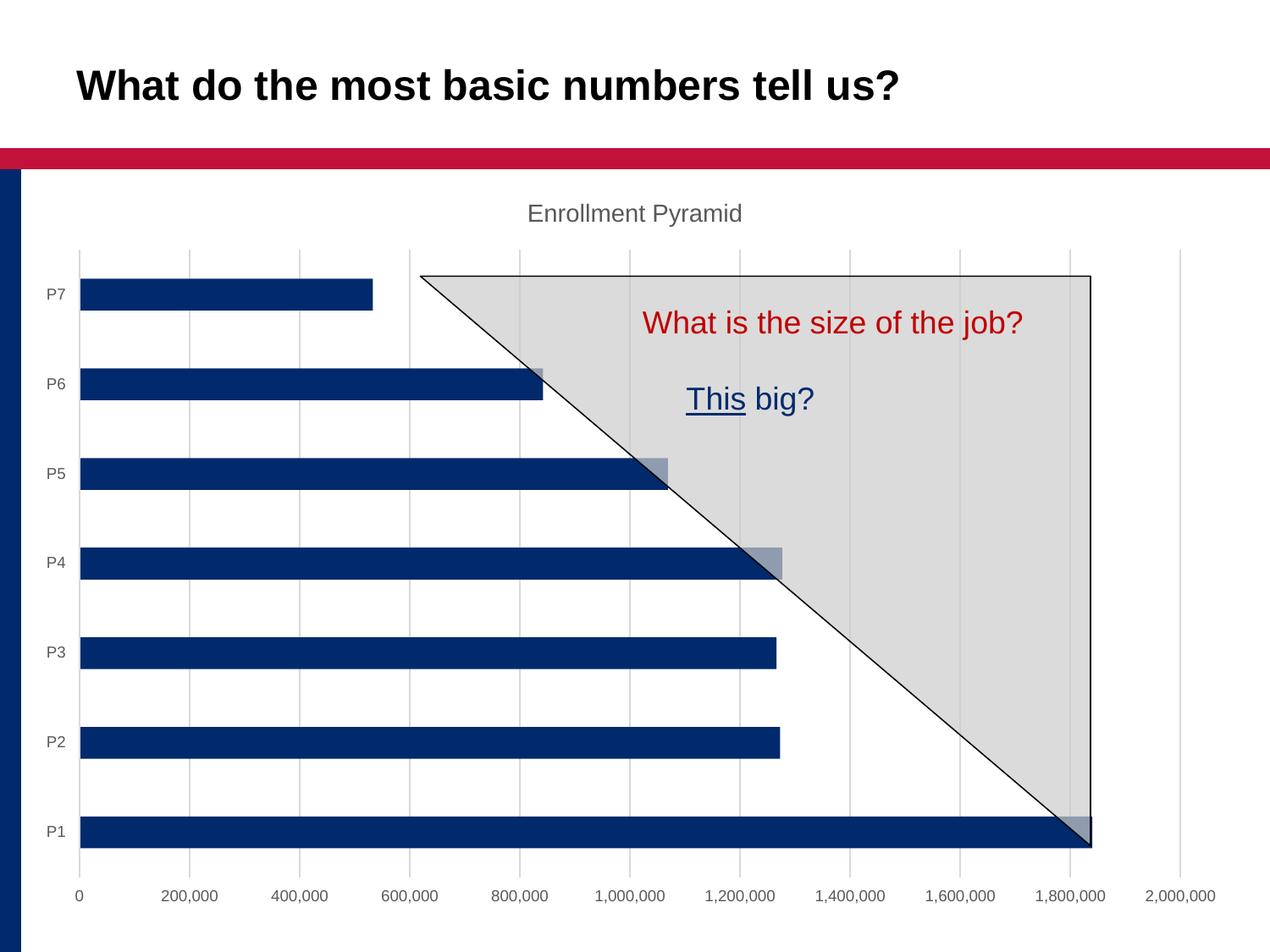## **But what happens if we overlay the population?**

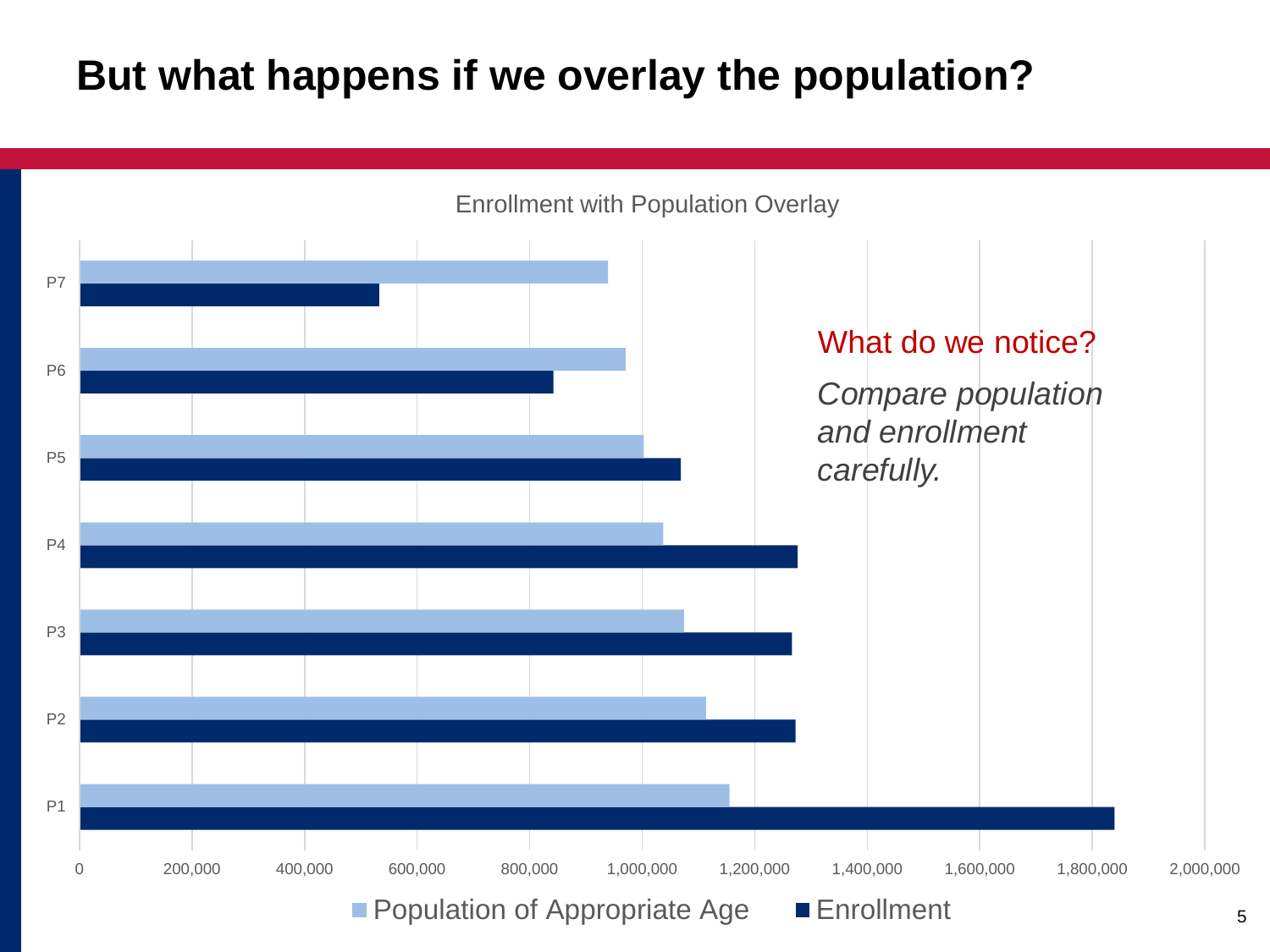## **But what happens if we overlay the population?**

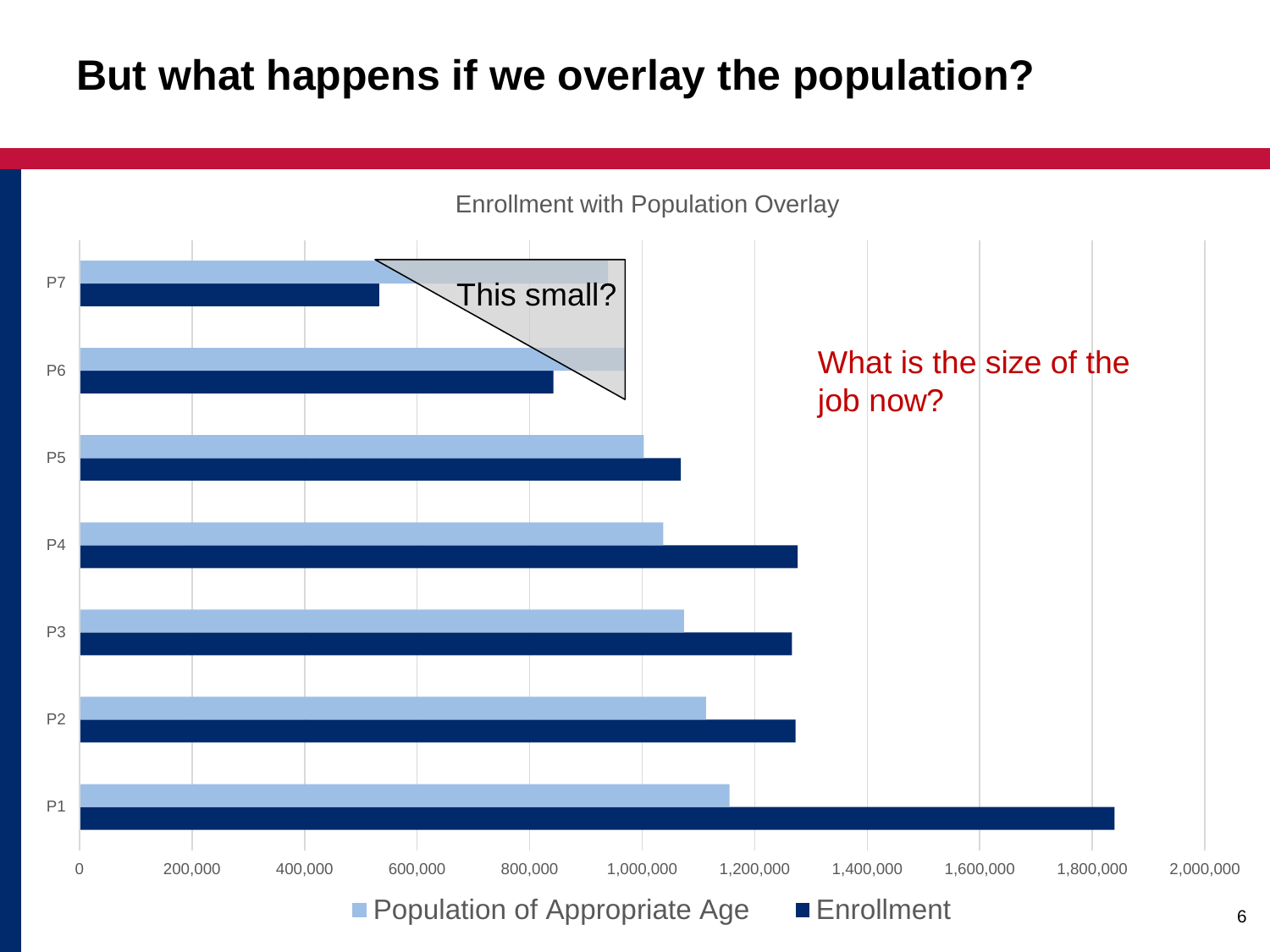# **So what is going on here?**

- Why is there so much enrollment compared to population in grade 1?
- And even in the other grades?
- Could it be under-age and over-age enrollment?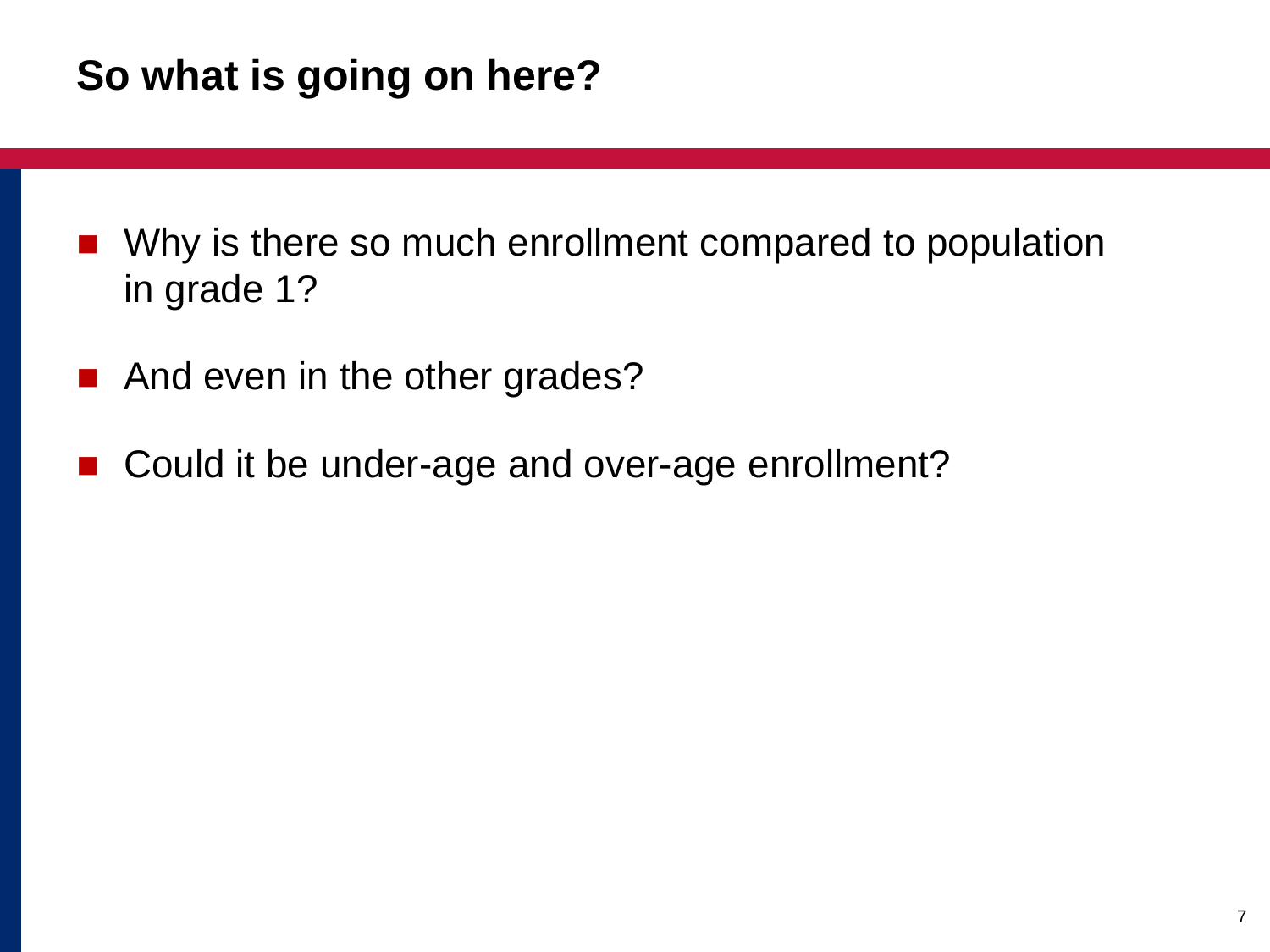| <b>Age</b>                 | % of new enrollment<br>in grade 1 |  |
|----------------------------|-----------------------------------|--|
| Less than or equal to 5    | 4.6%                              |  |
| 6                          | 40.8%                             |  |
|                            | 24.5%                             |  |
| 8                          | 10.8%                             |  |
| Greater than or equal to 9 | 8.6%                              |  |

- So, it would appear to be a possibility: entry age is somewhat widely distributed…
- **IF In fact, the Gross Intake Ratio (new entrants)** regardless of age over population of appropriate age) is about **140%** in most recent year reported by EMIS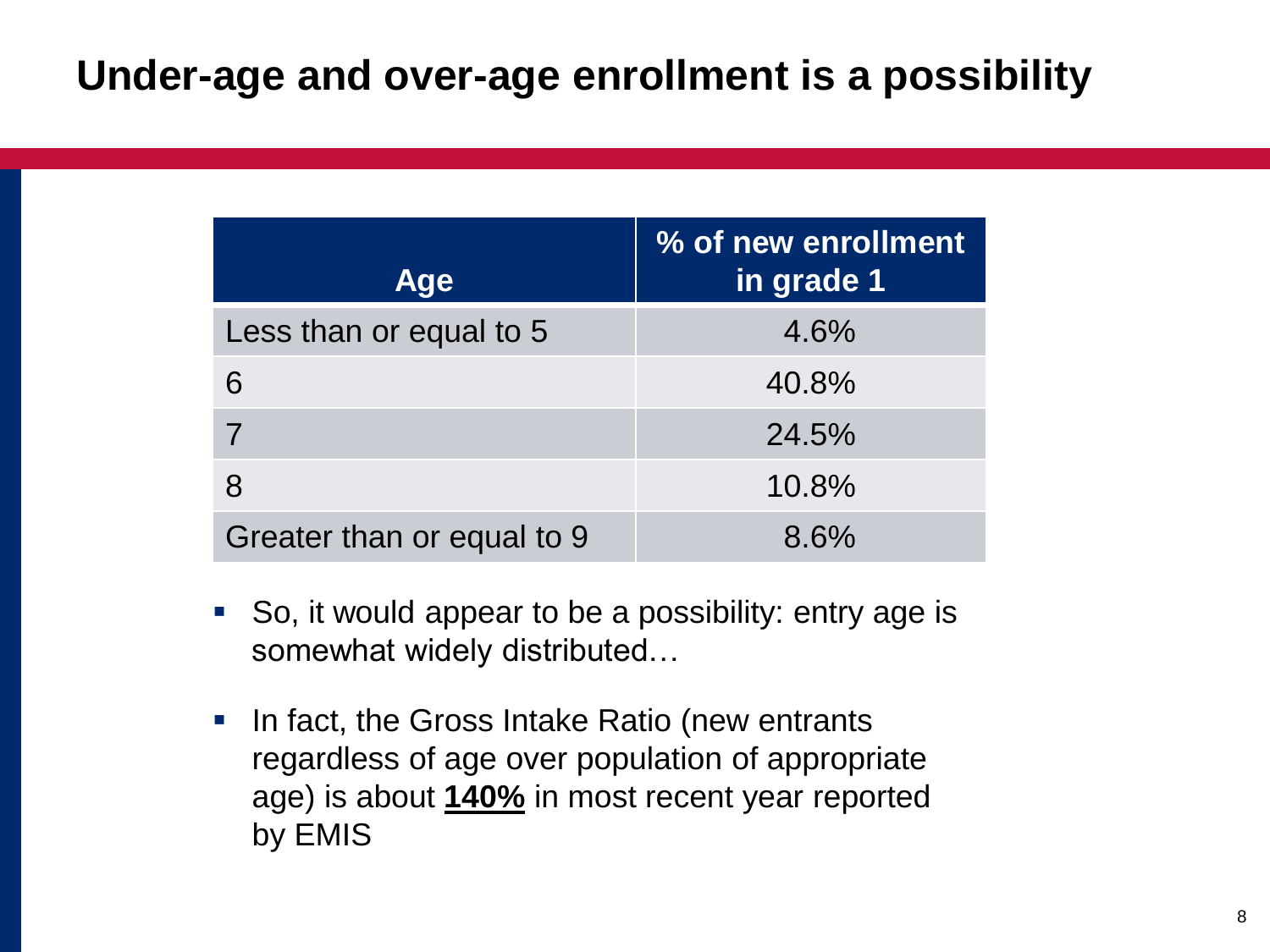## **Can 140% gross intake ratio be due to over- and under-age** *intake***?**

### **Most likely no**

- Not if it has been going on for a decade or more
- One a child is enrolled as new, the child is enrolled, full stop…
- You cannot be "new" twice
- So it has to be under-age or over-age that are **new**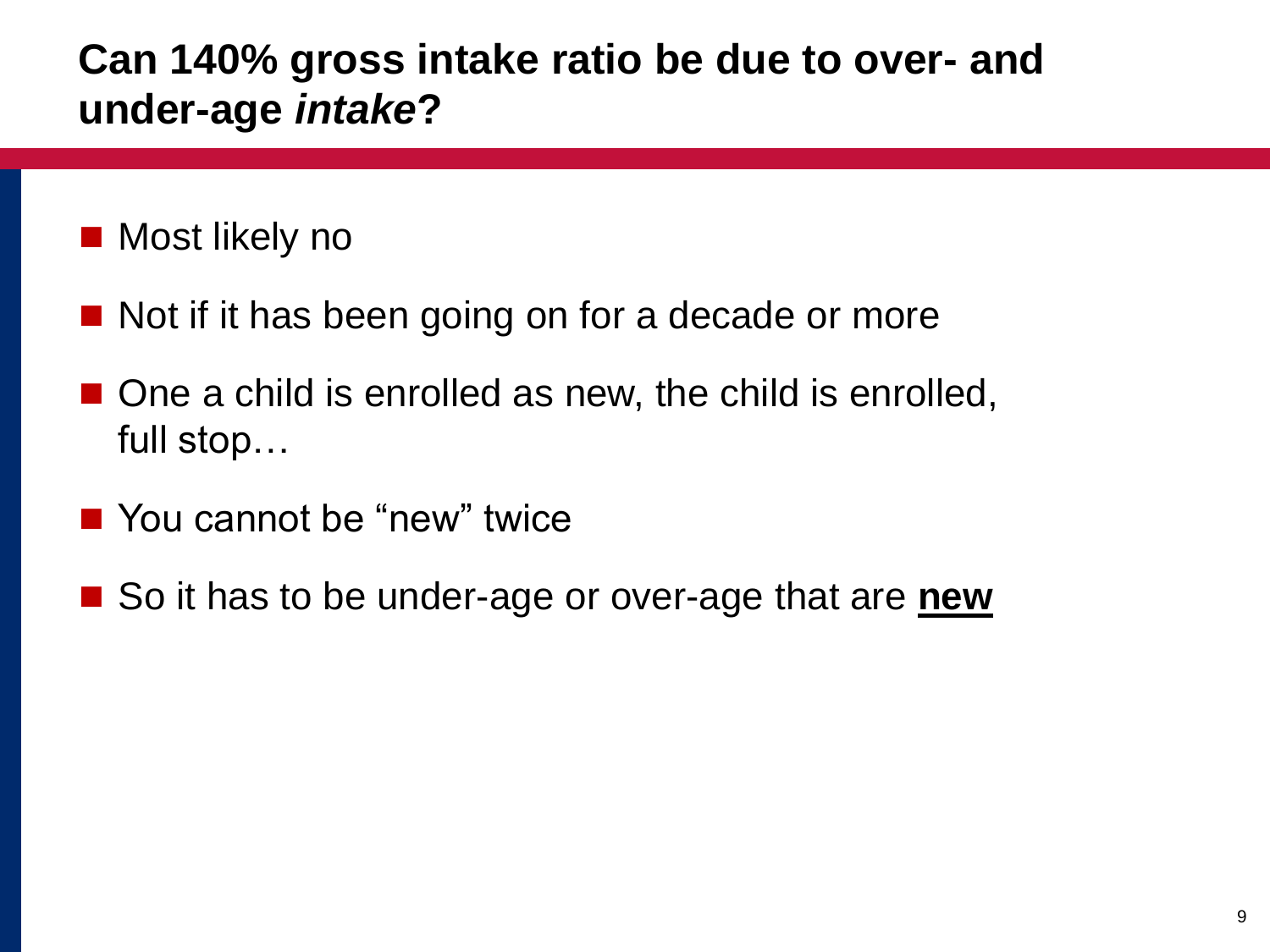### **But take a look at the intake ratio for a decade…**

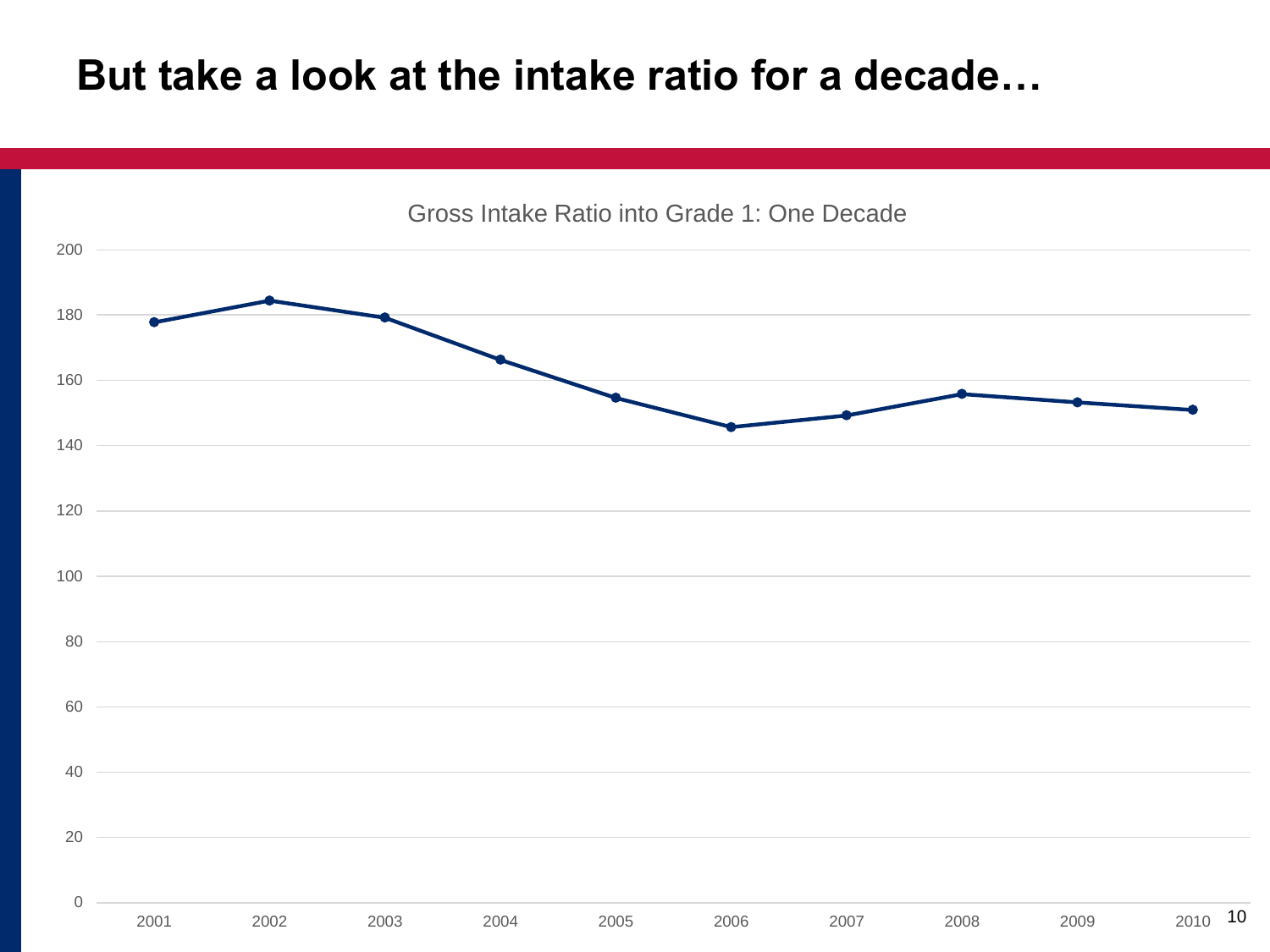### **Now, what is the "normal intake"? 100%**

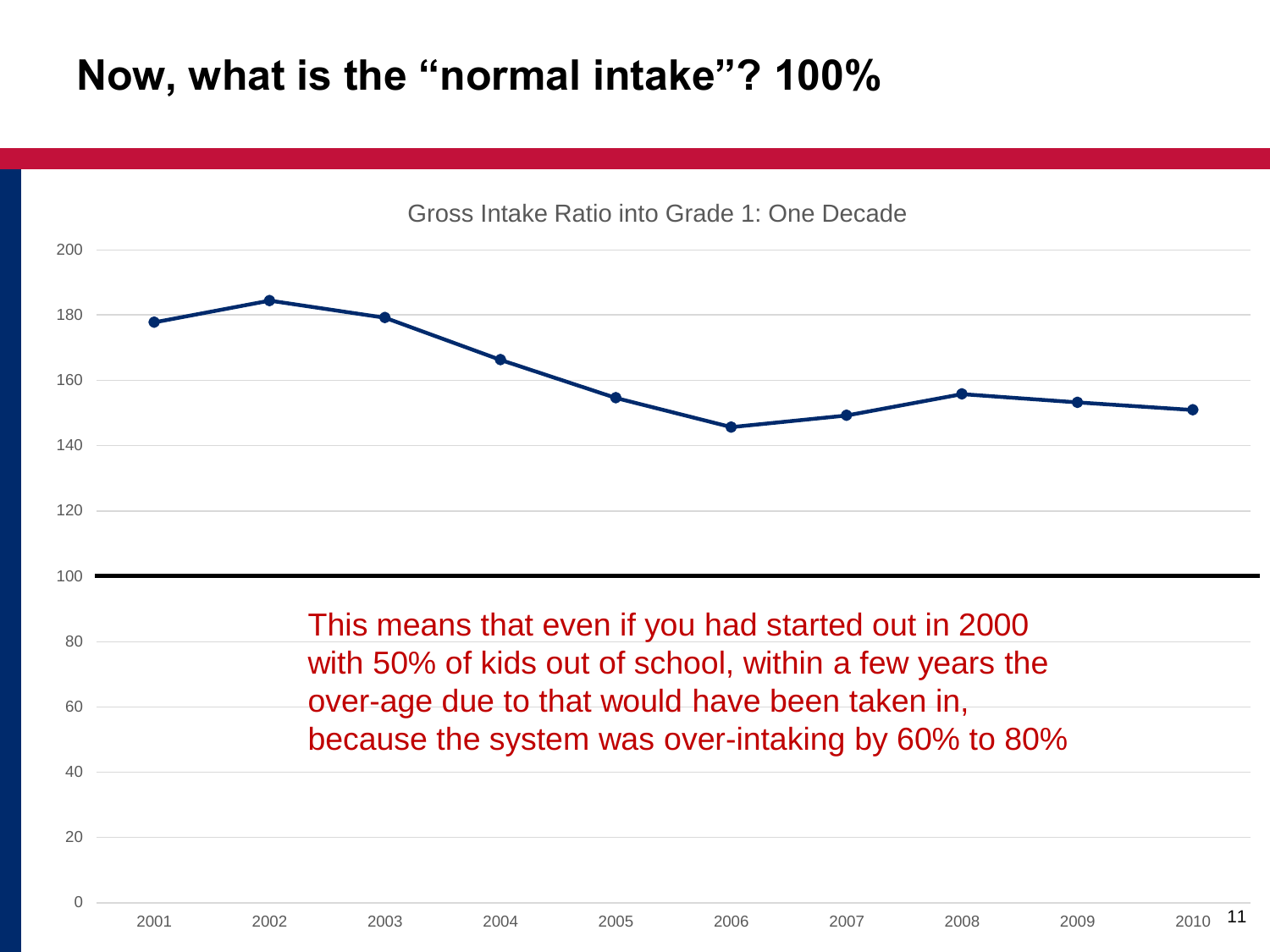# **Yet we know that even in 2000 the total enrollment in all of primary was already > 100% of the population!**

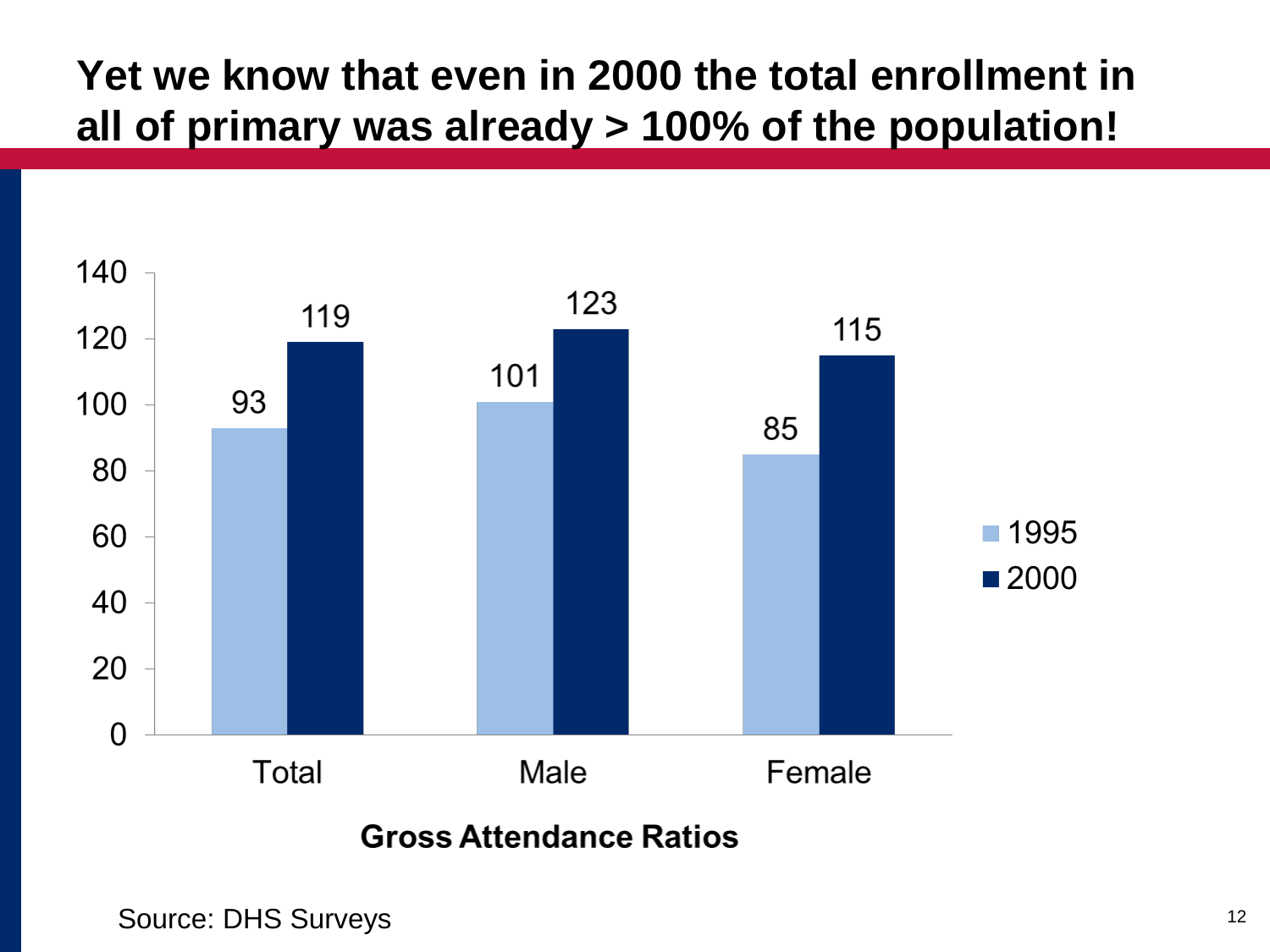# **Yet we know that even in 2000 the total enrollment in all of primary was already > 100% of the population!**

![](_page_12_Figure_1.jpeg)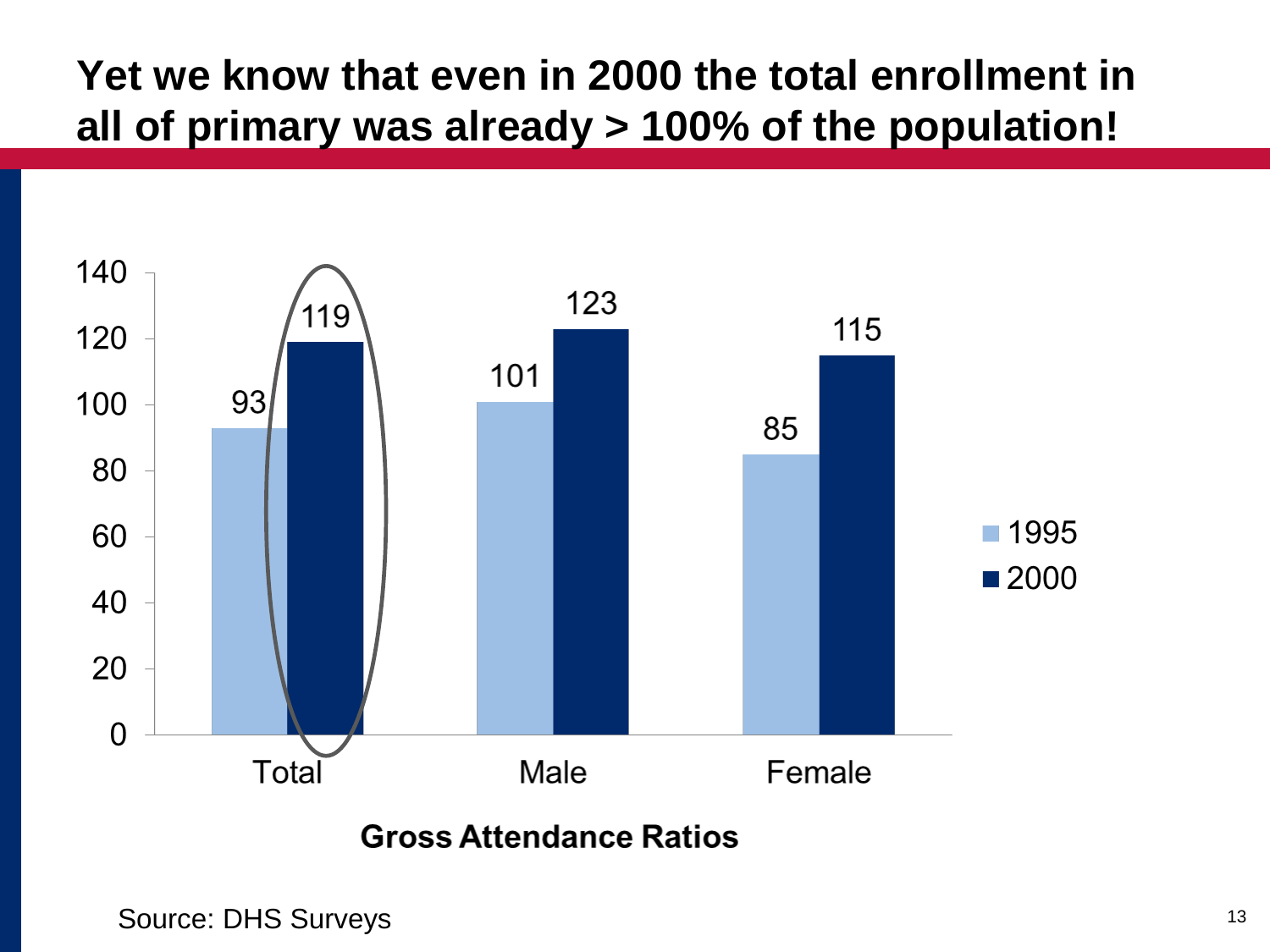There may be some exaggeration in the numbers

- In 2000 and 2011, the official statistics were: 130% and 110% Gross Enrollment Ratio in Primary
- We see from DHS estimates of 120% and 100% respectively. Only a 10 point difference in each case.
	- This is an independent survey and the numerator and denominator are the same source.
	- So, unlikely to be exaggerated or bad data.
- So if there is some exaggeration, it is relatively minor.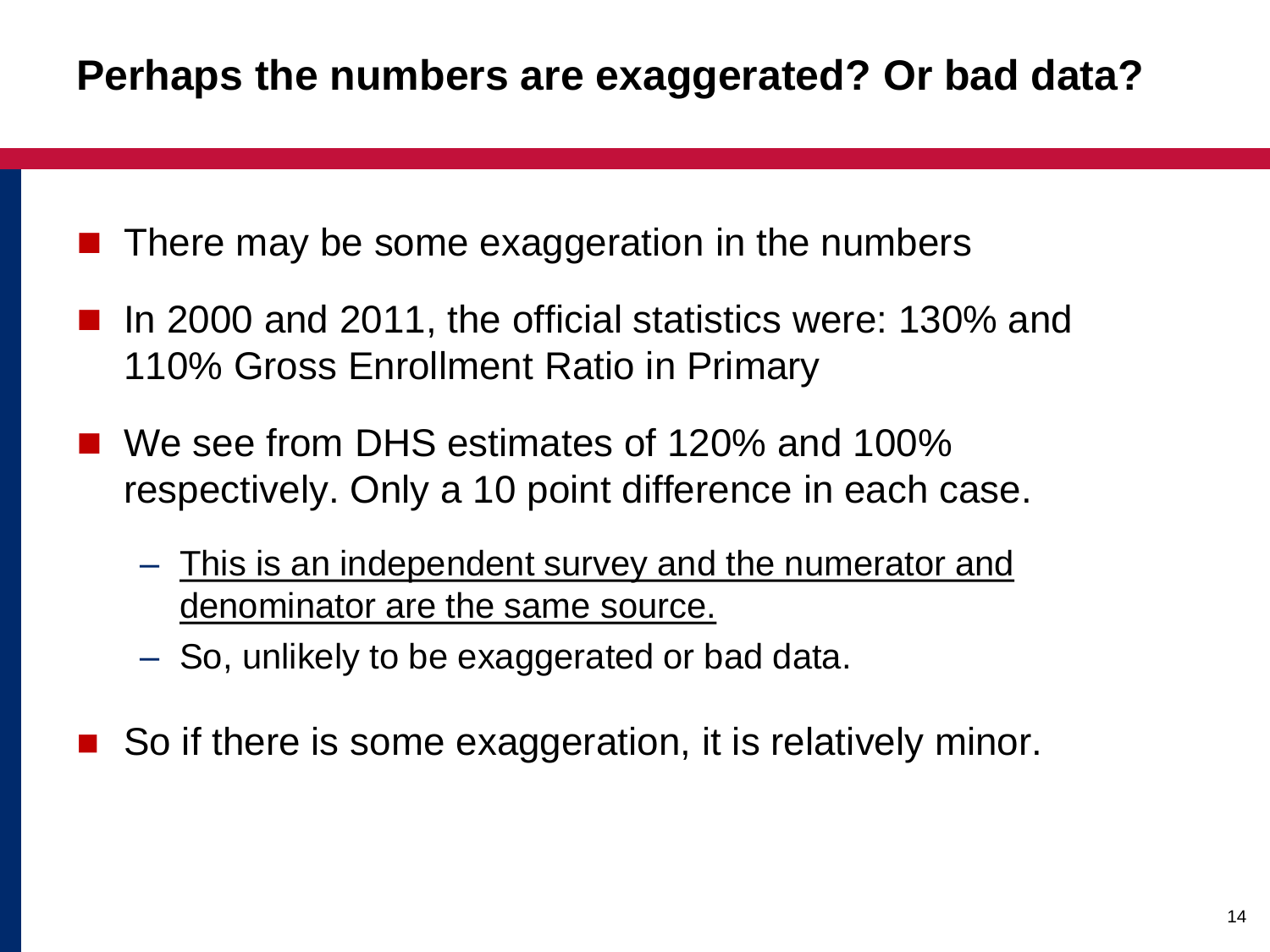## **Conclusions thus far**

- The bulge in over-enrollment in early grades cannot be due to under-age or over-age entry or intake
- If may likely be partially due to some exaggeration
- But the main pattern is probably rather large-scale, underreported repetition
- A little bit like Sherlock Holmes: look at all the possible explanations, exclude the ones that don't work, the "truth" is what remains
- But here is some <u>positive</u> evidence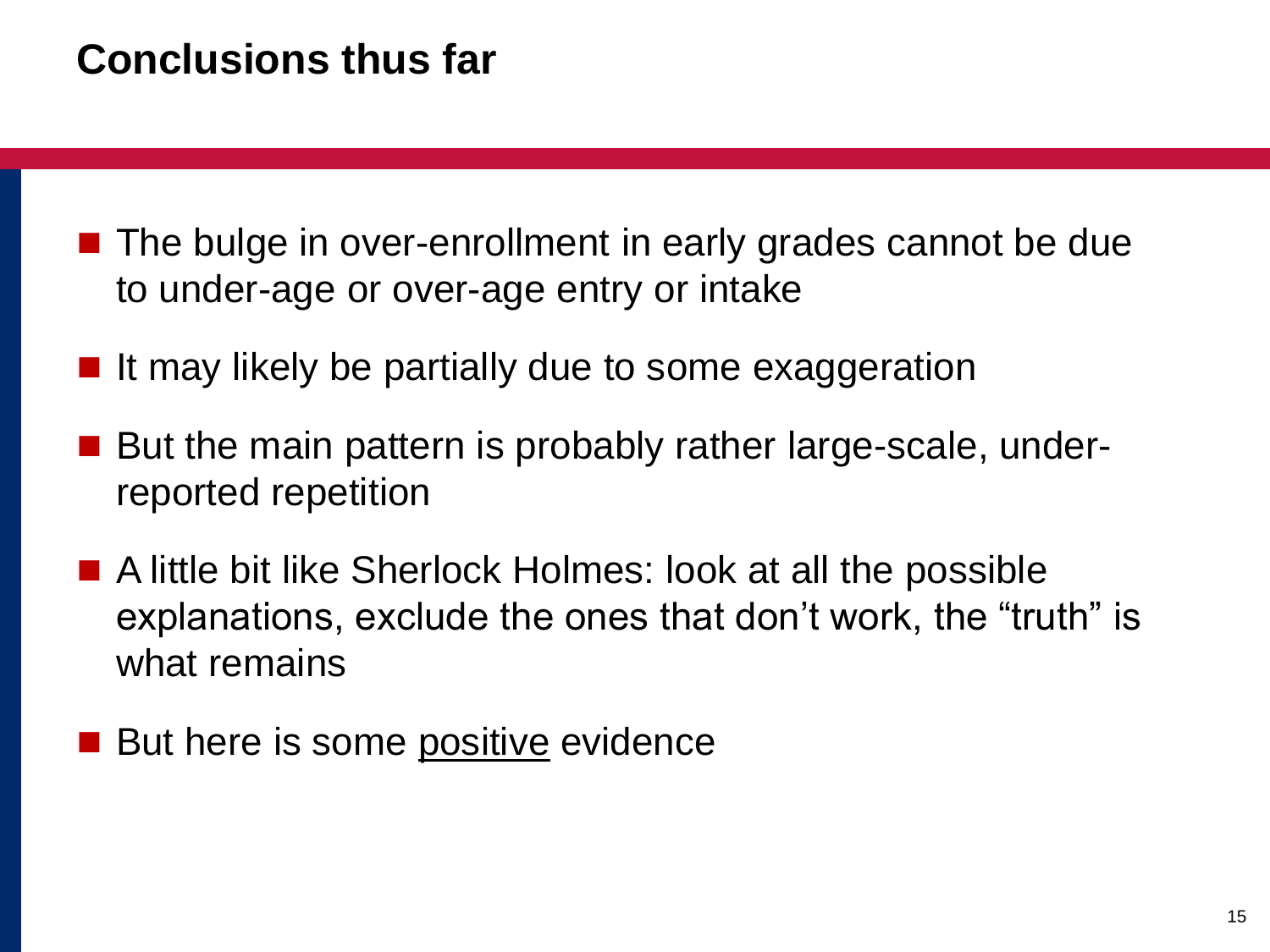## **Data from IDS Sussex's (Keith Lewin)"CREATE" project**

![](_page_15_Figure_1.jpeg)

Note: am not sure when these data are for, but probably reasonably recent; problem may be smaller today but probably persists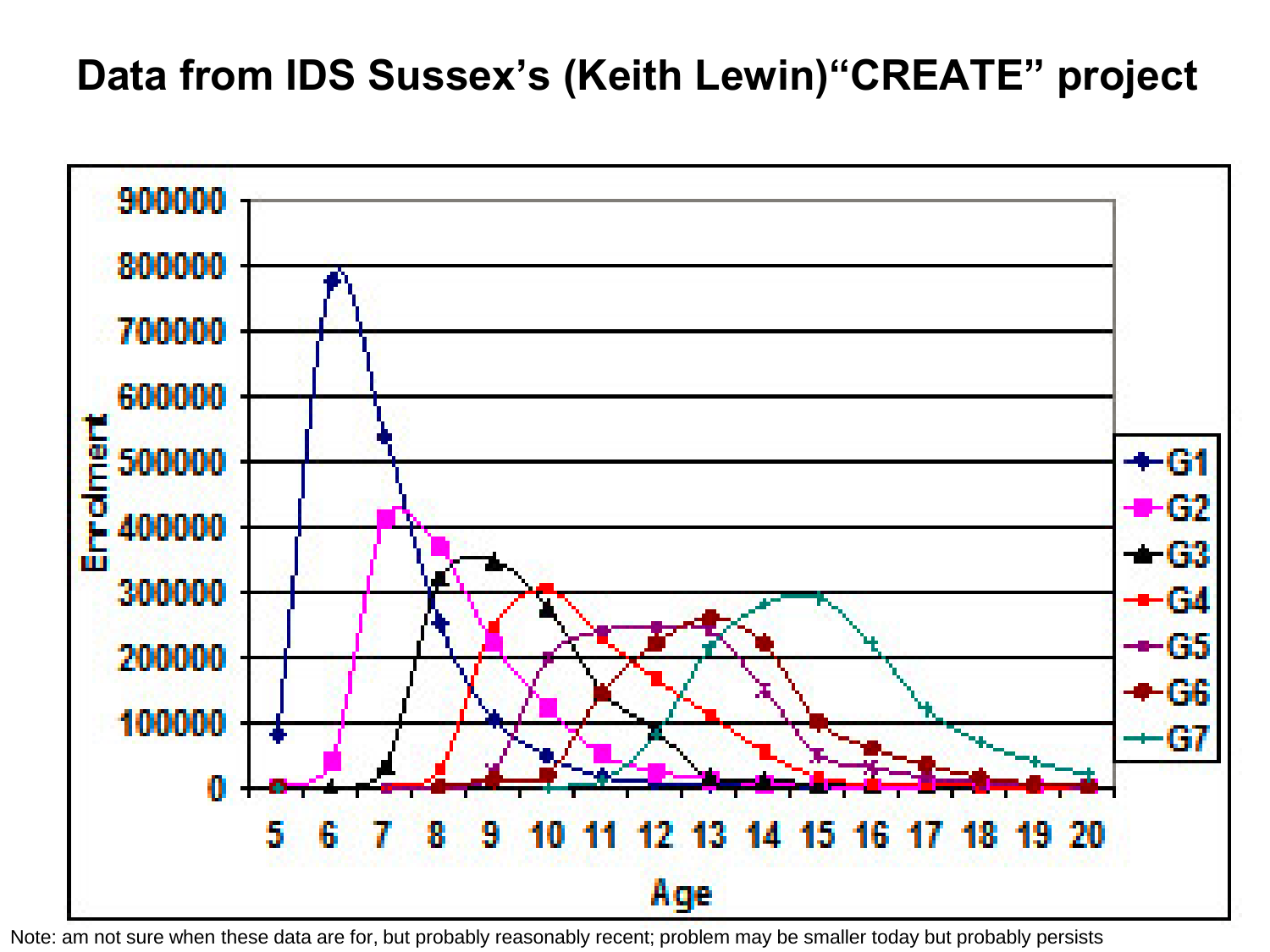## **Data from IDS Sussex's (Keith Lewin)"CREATE" project**

![](_page_16_Figure_1.jpeg)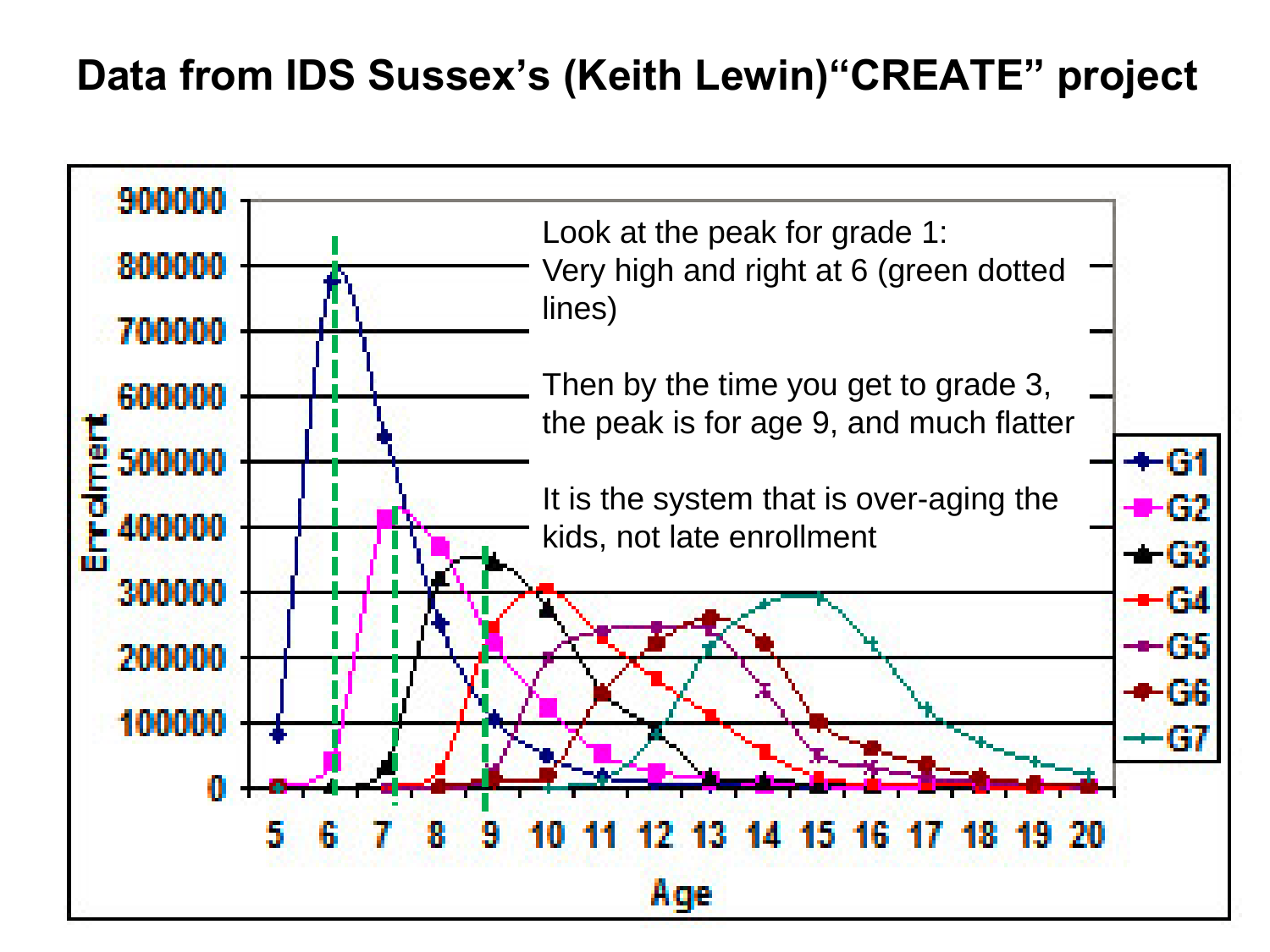|     | Grade |                |          |
|-----|-------|----------------|----------|
| Age | 1     | $\overline{2}$ | 3        |
| 5   | 90    | $\Omega$       | $\Omega$ |
| 6   | 790   | 20             | $\Omega$ |
| 7   | 520   | 400            | 15       |
| 8   | 270   | 370            | 310      |
| 9   | 100   | 210            | 350      |

- Crouch can discuss the pattern
- During main presentation if there is interest
- Or come back if there is questioning and interest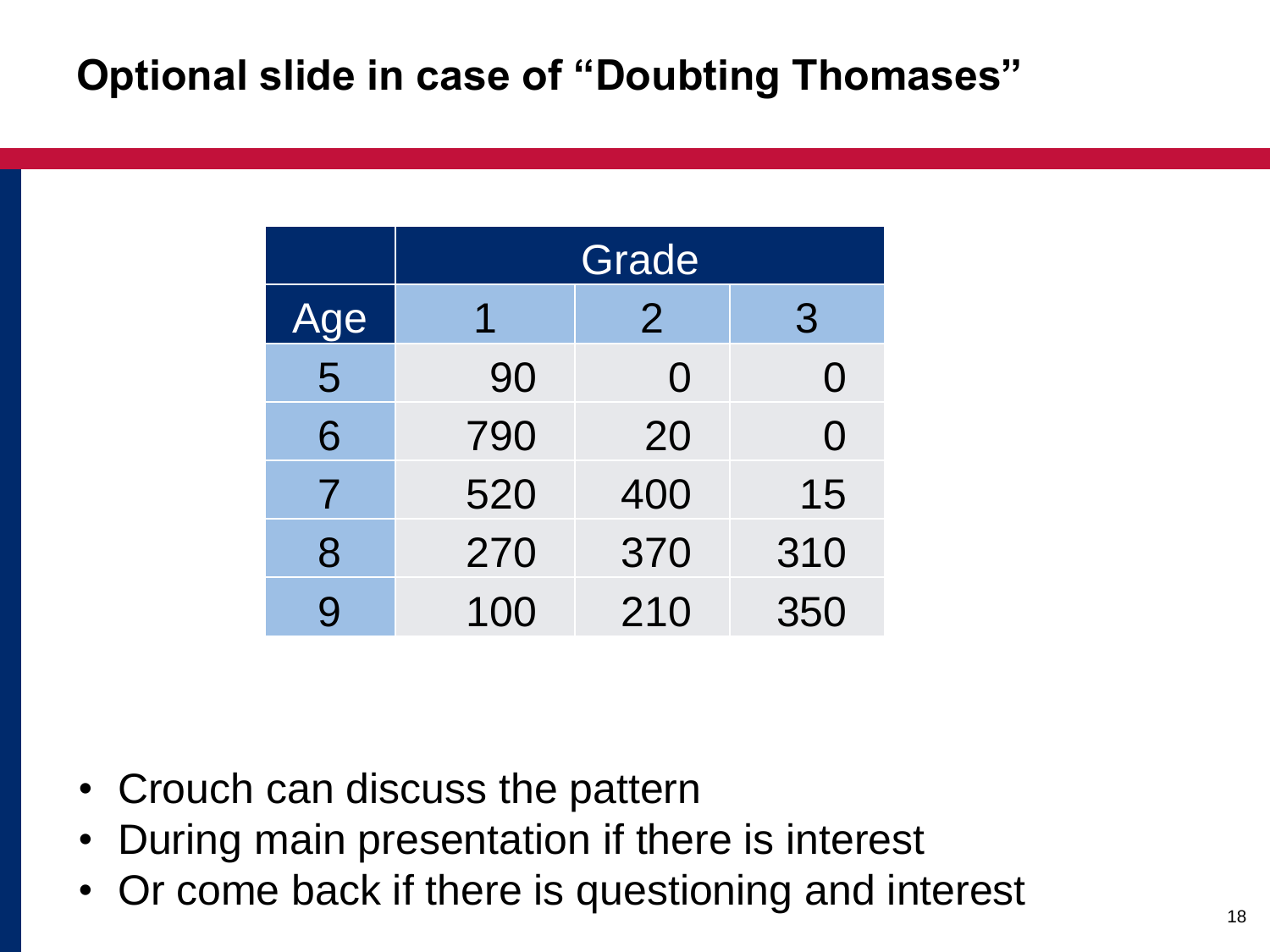## **Which means that it is the system that is over-aging the children**

- It is not late entry
- The children age 1.3 years in grade 1
- And age again 1.3 years in grade 2
- By the time they get to grade 3 they are 60% over-age even if they entered at normal age
- So the children are over-aging while in school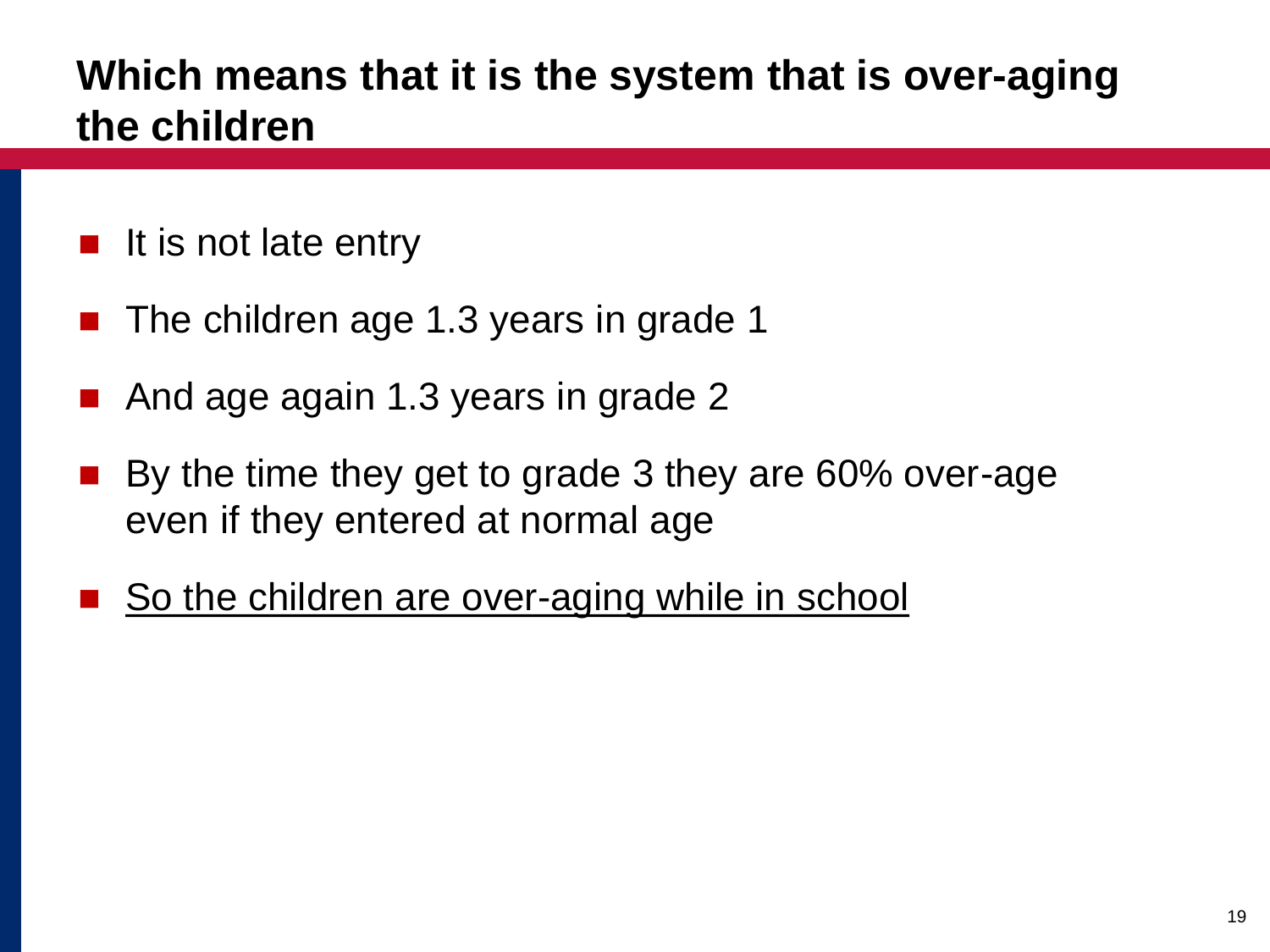## **But what happens if we overlay the population?**

![](_page_19_Figure_1.jpeg)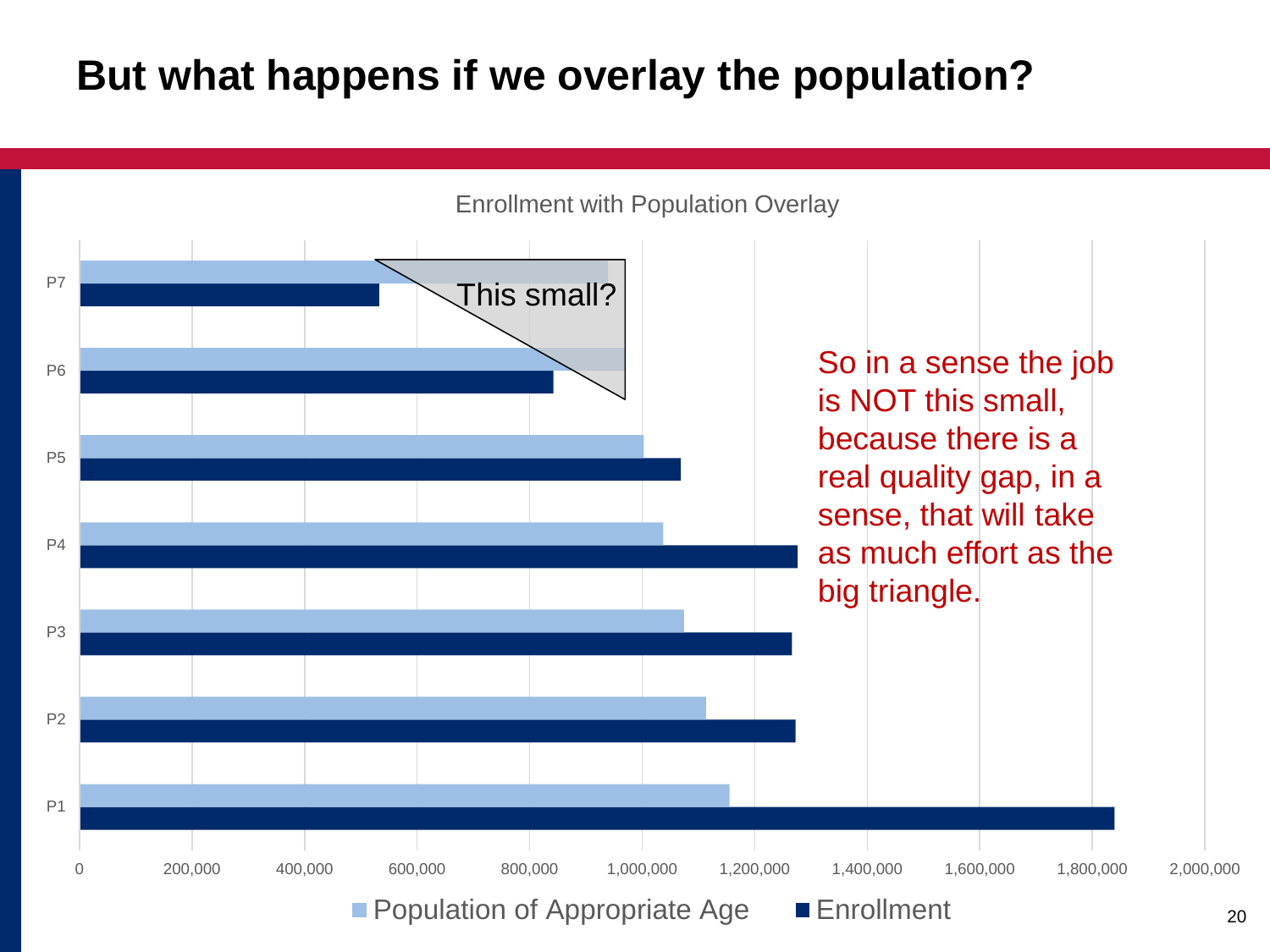![](_page_20_Figure_1.jpeg)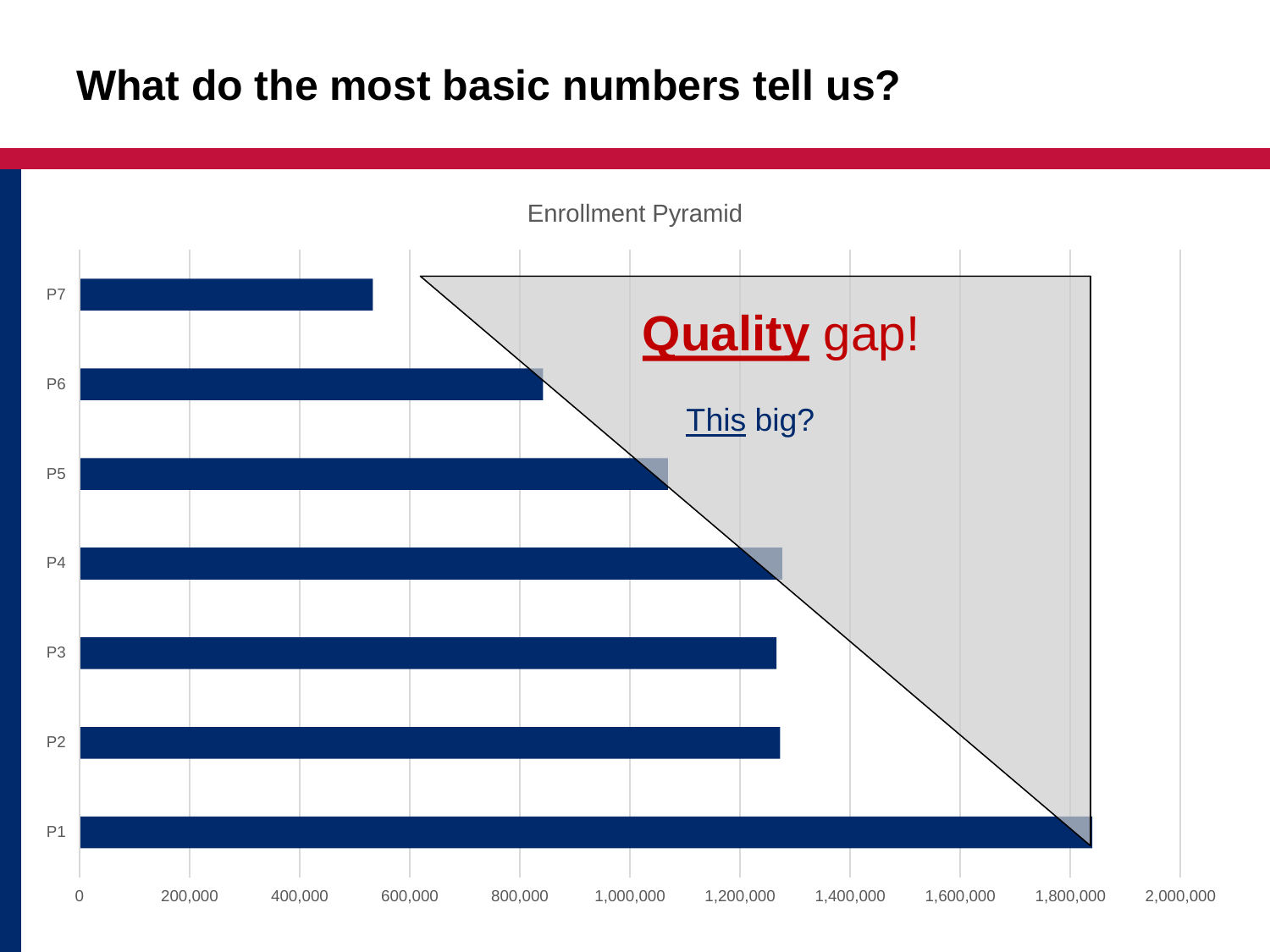## **Towards a Conclusion: What are the fundamental causes?**

- Maybe there is some exaggeration:
	- It is easier to admit a young child with the expectation of repetition than to invent one altogether
- **There may be insufficient early-childhood, so children are** admitted with the expectation to repeat
	- Repetition is a sort of "informal Early Childhood" care
	- But extremely inefficient!!!
- If a child attends some time during Grade 1 but not the whole time, and then re-enrolls in Grade 1 next year, not perceived as repeater (but from a resource point if view, is)
- Even with automatic promotion, if parents and teachers agree child not learning (reading, say), then repeat anyway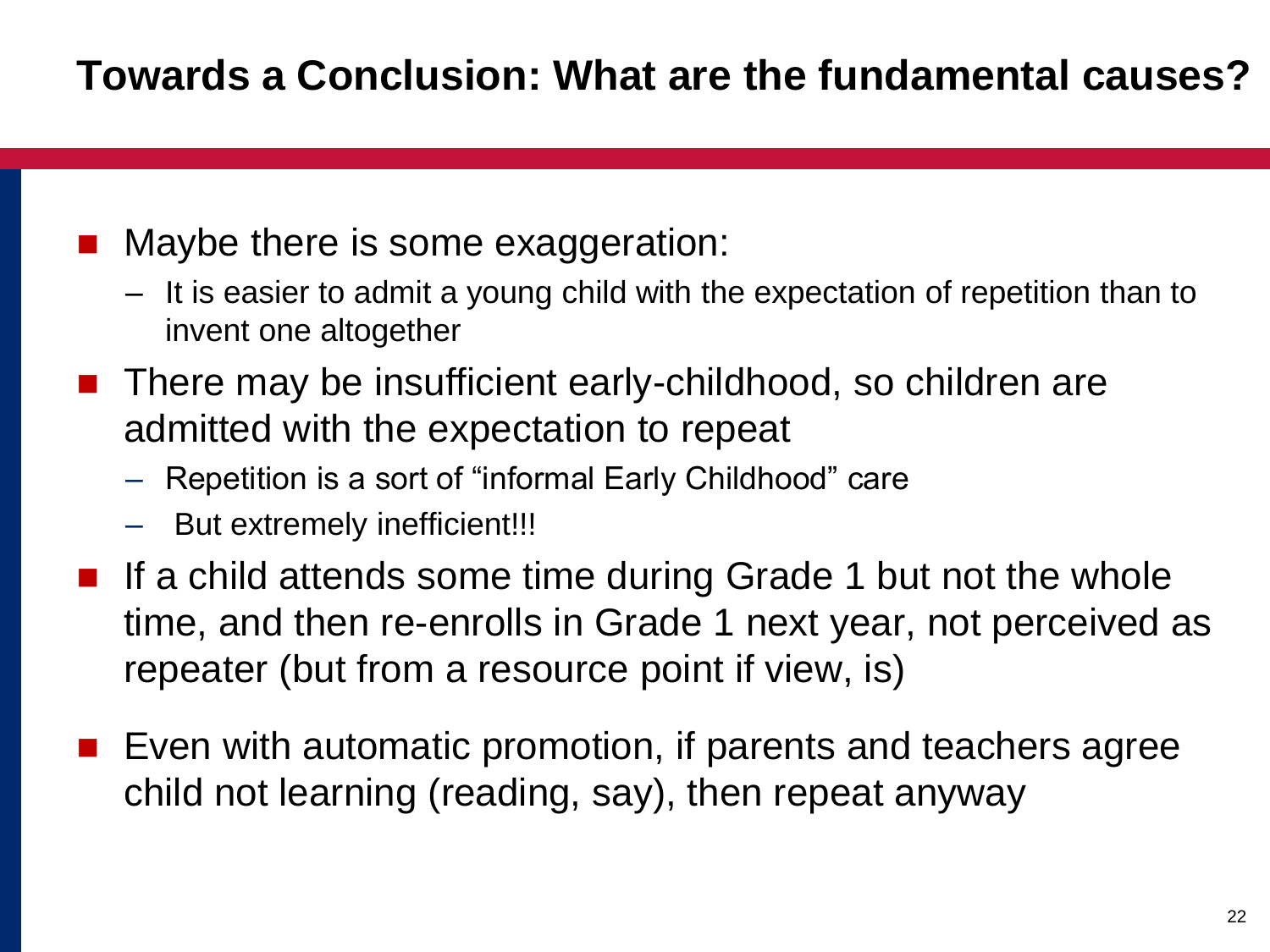## **Problem in many countries, not just Uganda**

### **Triple crisis in "Foundational First Five"**

- 1. Crisis of un-reported (very large) repetition, exaggerated (implausible) intake, not much dropout in the early grades (in spite of opinion that there is)
- 2. Lack of early childhood care / kindergarten and even pre-kindergarten
- 3. Crisis of reading in the early grades
	- About  $\frac{1}{2}$  of children in early grades in poorer areas are not capable of reading a single word
	- This combines with the above two

#### **You get the triple crisis in the first five years**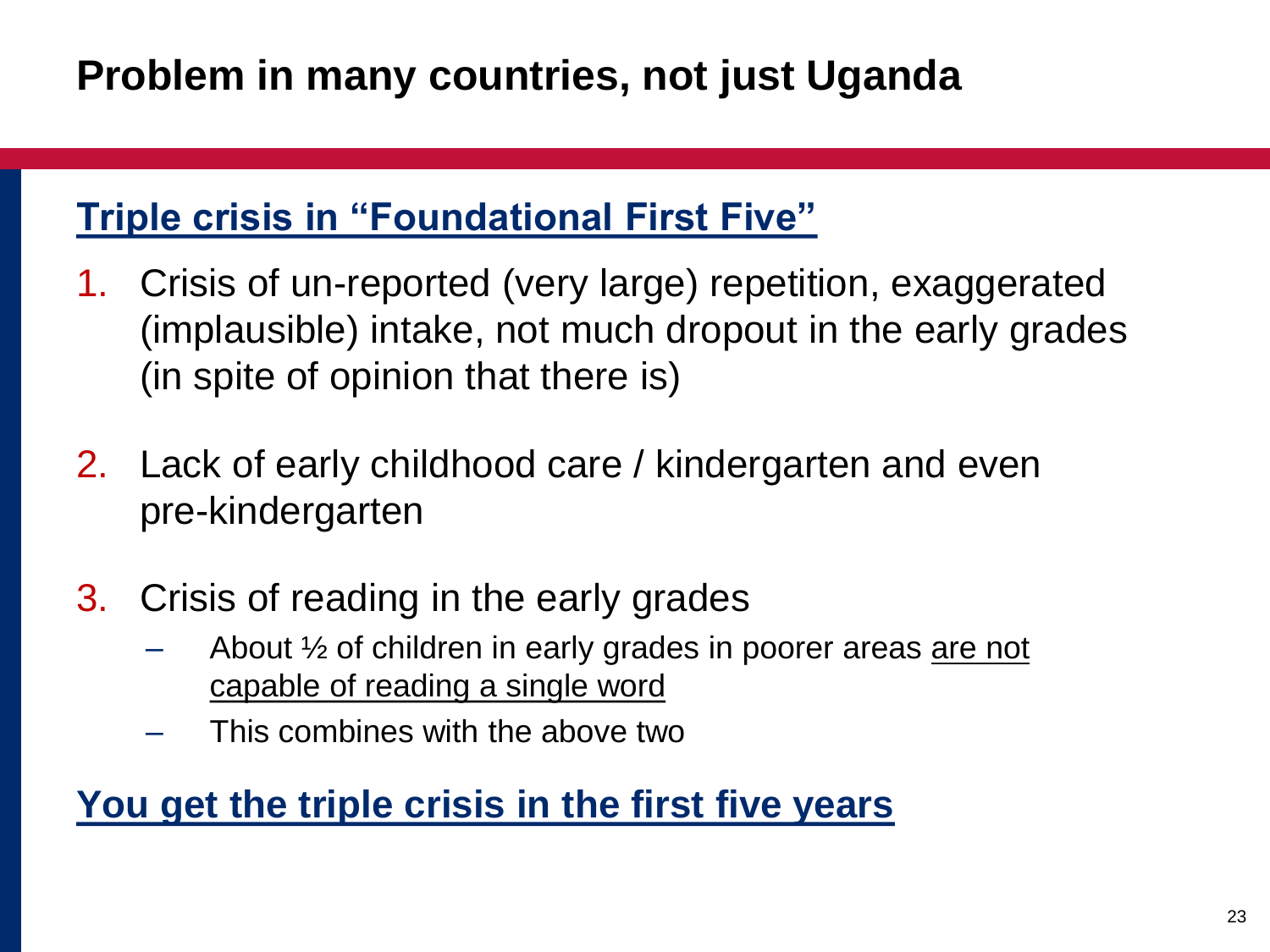# **Crisis in "Foundational First Five"**

- **Explains much of the problem with achievement in school**
- Very weak foundations simply cannot be built upon
- Was ok when current officials were children: only a minority made it through
- To have universal education of reasonable quality must fix the foundations
- Early Grade Reading (EGR) is only one element, but is a key element (mother tongue, teaching, better materials)
- **Another is appropriate early childhood** 
	- Many countries say "We cannot afford it"
	- But they are already paying for it with a crisis of inefficiency in the first few grades
- Knowledge now exists as to how to address this crisis